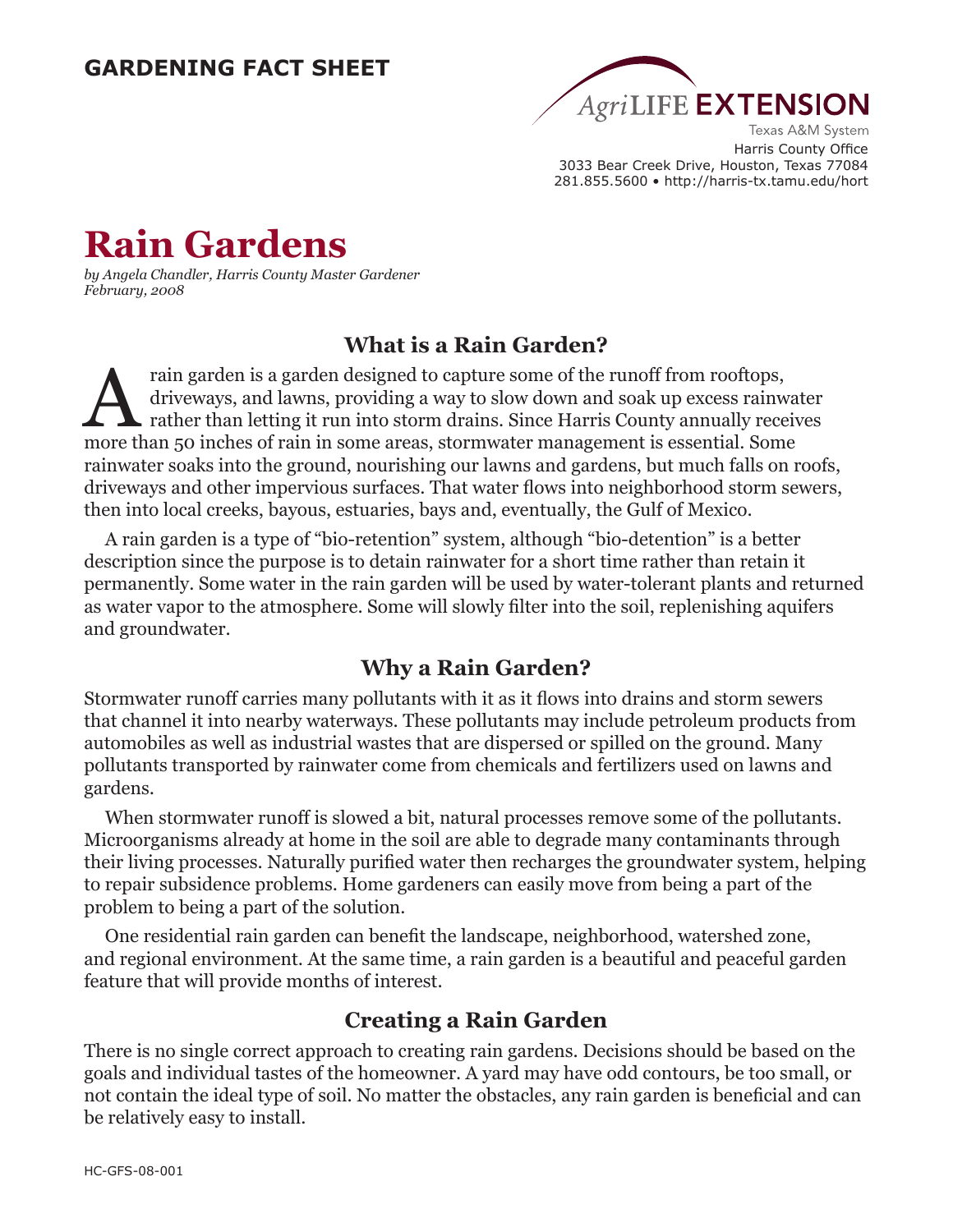# **Selecting a Site**

A property's existing drainage pattern is the best place to begin when deciding where to situate a rain garden. Following a heavy rain, mark the areas where water collects naturally. Areas of standing water located downslope, away from the building foundation, are good candidates for a rain garden.

An area where water stands for days at a time may not be the best location because it may have poor infiltration rates. This problem often results from the compaction that took place during construction of the home. If there are several low spots, locate the one closest to the downspouts or near the natural drainage flow on the property.

If none of the existing low spots are suitable locations for a rain garden, one can be created by excavating the soil in another location, provided runoff can be directed there with contouring or piping.

If the property is well drained or has a slope, a rain garden is still possible. Simply build a shallow but level scallop or make a small rain-gathering terrace on the slope.

Remember the following when selecting your site:

- **•** Locate the rain garden at least 10 feet from any building.
- Do not locate on or near a septic drain field.
- **•** Use the free "Call Before You Dig" service to locate underground utilities. Call toll free 1.800.344.8377 at least 48 hours before digging.
- Make sure water can be directed to the selected spot (you may want to add a routing swale as part of the decorative garden feature of the rain garden).
- **•** Make sure existing trees in the area can adapt to the extra water.
- **•** If excavating, make sure to minimize damage to existing tree roots.

# **Evaluating the Existing Soil**

Soil in the rain garden can be anything from native soil to heavily prepared and enriched soil. Some rain gardens are prepared by digging out difficult soil and completely replacing it. To determine how much the soil will need to be amended, dig a hole 8 inches square and 8 inches deep in the middle of the selected area. Fill the hole with water to see how long it takes to drain into the soil (the percolation test). It should drain at a rate of about one inch per hour. If the hole drains too slowly, break up the soil and add compost to improve the drainage. If native plants are to be used in the rain garden, less soil preparation is needed since they are adapted to native soil and varying conditions.

Don't give up on soils that do not drain within the prescribed period of time. If the soil cannot or will not be improved, the absorption rate can be affected by the depth and contour of the rain garden, an approach discussed in more detail below.

# **Designing the Rain Garden**

A rain garden cannot be too large, especially on the upper Texas Gulf Coast. It is probably impossible to install a rain garden that will handle all the runoff from an average-size home. Don't spend much time worrying about complicated calculations of runoff volume. Remember the more water the rain garden holds, the greater the beneficial impact on the environment.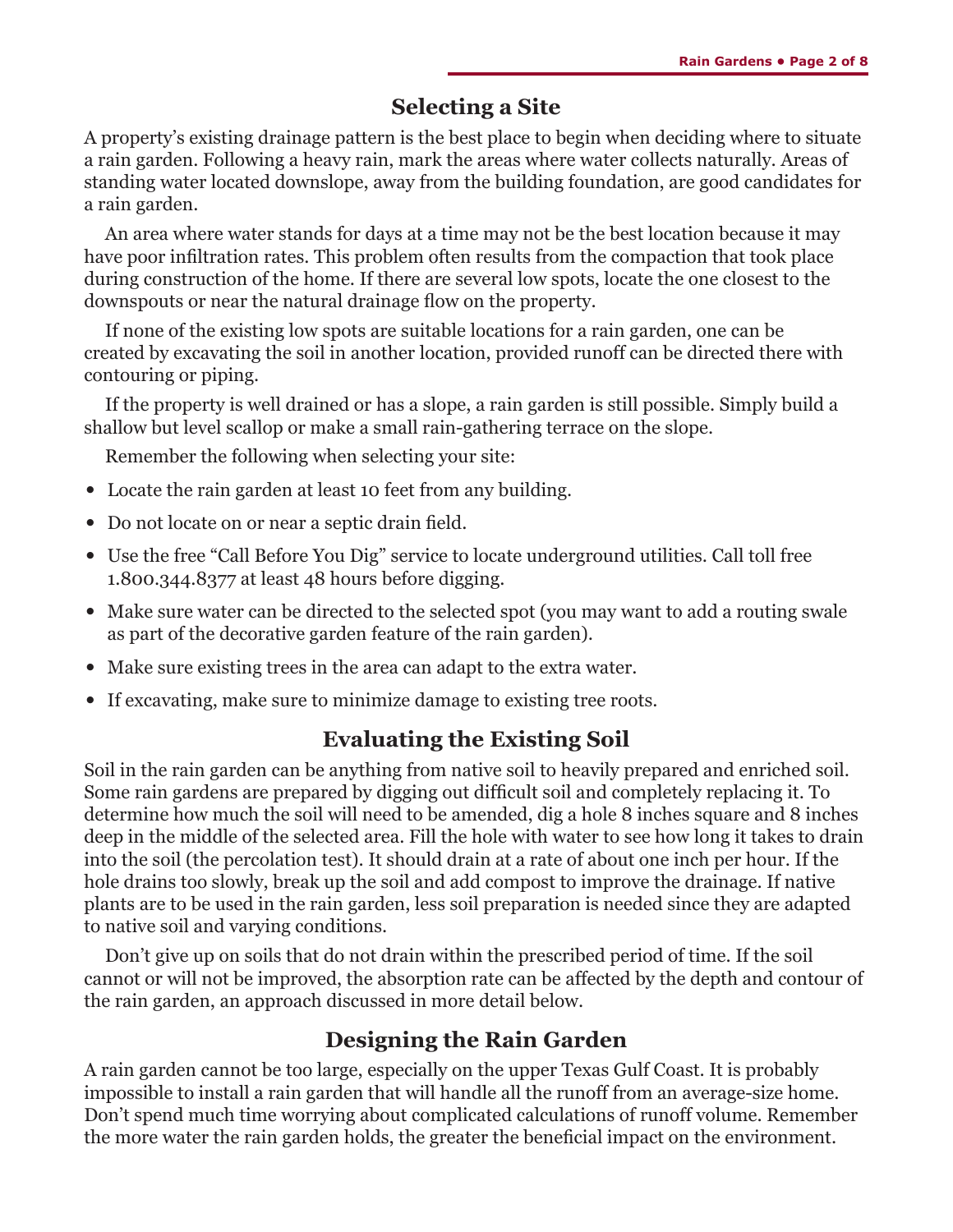The size and shape of the garden should be planned to complement the existing landscape design. Existing beds can be transformed into a rain garden by excavating the space and installing the appropriate plant material. A rain garden can also be added as an extension to an existing bed. Try to find a way to connect the garden to the existing landscape rather than adding it as a "floater" out in the middle of the yard. Floating or island gardens are discouraged in landscape design, as their disconnection from the rest of the landscape is not aesthetically pleasing.

Rain gardens are divided into three planting zones. The center or deepest area is the wettest. The median or inside edge is drier and the margin is the driest. Plants for the rain garden are chosen based on the zone in which they will be planted. Plants suited to the various zones are listed at the end of this publication. Also consider the amount of sun the garden will receive when selecting plant material.

If the rain garden will be bordered with rock or other landscape material, be sure not to block water flow into the garden or overflow out of the garden. The garden should be aesthetically pleasing and, depending on the plants selected, may also attract desirable wildlife. The use of elements such as a well-placed boulder, a gravel swale, or a large flat rock makes a wonderful place for sunning lizards and singing frogs.

#### **Preparing the Site**

When working with an existing low spot, preparation may be as simple as removing sod and perennial weeds from the soil surface, but a bit of excavation is usually required. When excavating even a small site, you may want to hire some help. Larger rain gardens may require a landscape service with excavating equipment.

To define the edges of the garden, mark them with non-toxic construction marking paint. The perimeter of a small hand-dug garden can be laid out with a garden hose. Shape the depression so that its deepest point is about 6 to 8 inches deep. This is where you can adjust for the absorption capacity of the soil. If the percolation test shows that drainage is good, the depression can be a bit deeper. If the results show poor drainage, make the depression a little shallower.

The middle of this depression is referred to as the pond, since it is designed to hold water the longest. The pond will be dry most of the time. Since the pond is an intermittent water-holding area, it is not a permanent water feature or water garden. Contour the rain garden from the pond out to the edges, making the depression shallower as it approaches the edges.

If the soil is to be improved, this is the time to loosen it and work in compost. The rain garden should hold water for a few days but should not become a waterlogged, mucky mess. A thick layer of gravel at the bottom may help. The idea is to create a "living sponge" of soil, plants, root mass, and mulch, not to create a permanent bog.

#### **Planting the Rain Garden**

Like any other planting area, the plants in the rain garden will be the crowning glory. If space permits, mixing trees, shrubs, grasses, and flowers will add diversity and beauty to the garden while also extending the seasonal impact to your landscape. Lack of space should not be a deterrent to building a rain garden. Small rain gardens can also be beautiful and effective.

Although many non-native plants will work in a rain garden, there are advantages in using natives. Native plants are adapted to local weather and soil. They have the ability to live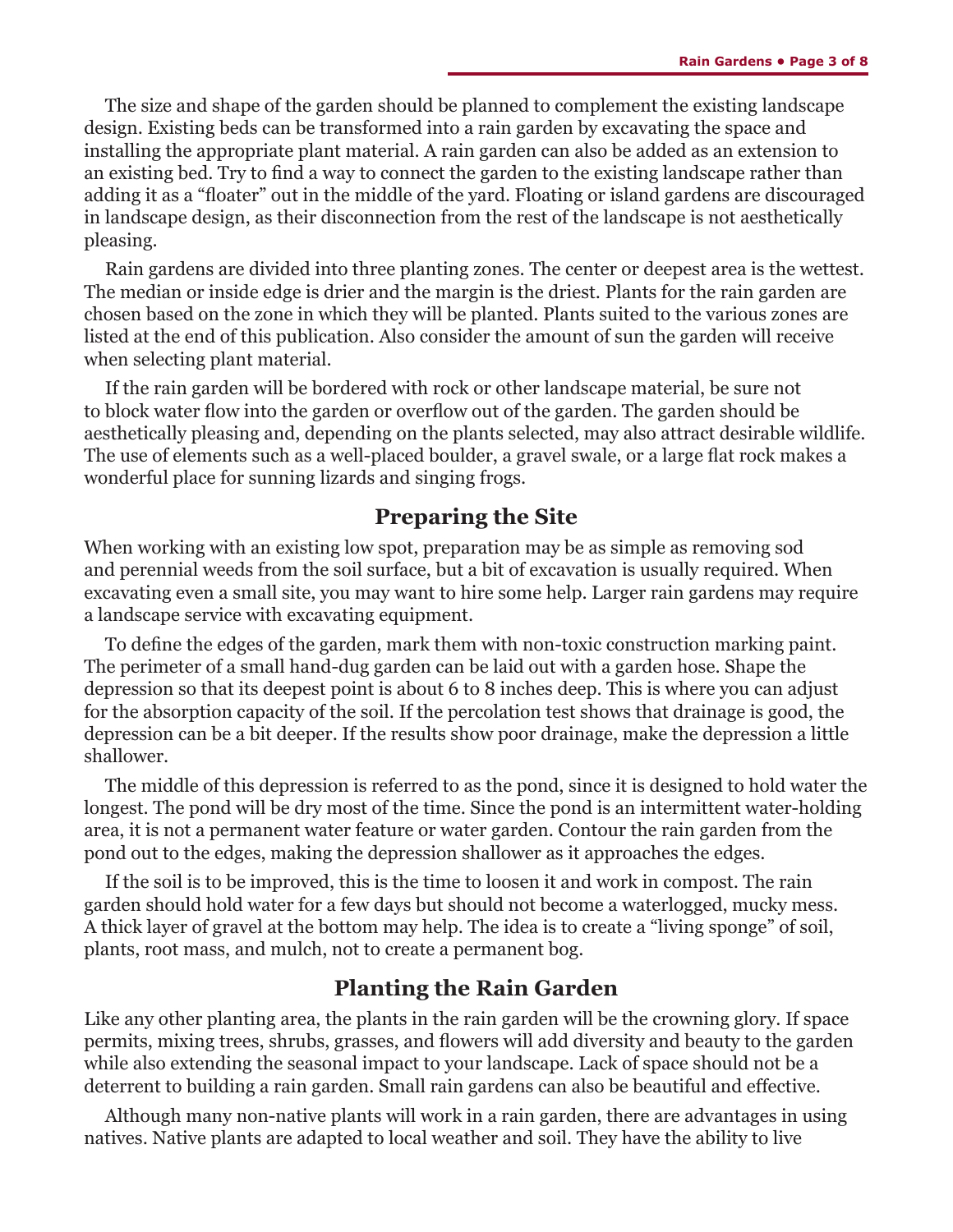through extremes of drought as well as too much rain, and can survive the extremes of summer and winter with little extra care. They grow well without additional fertilizer or chemical pesticides, and since the goal is to improve water quality, the fewer additions the better.

Native plants are nectar and host plants for indigenous butterflies and hummingbirds. Attracting these life forms to the garden will heighten the gardening experience. In addition, many native plants are a great help in improving water quality since they may have roots that penetrate deep into the soil, creating channels for water to penetrate more easily.

Fortunately, area nurseries have begun to sell native plants. If they cannot be found readily, visit a Master Gardener plant sale or call the county office of the Texas AgriLife Extension Service for a list of growers. Do not remove native plants from the wild. In addition to damaging natural areas by reducing native populations, the practice is illegal in many places and may result in a stiff fine. The Internet is always a good resource, and Web sites of several seed companies may feature collections that are suited for rain gardens.

Create a planting design on paper before planting outdoors. Position the plants based on their mature height and width, light requirements and the appropriate rain garden zone. Plants should be planted so that they overlap slightly when mature. The garden should be designed so that when plants grow to their mature size, the entire garden is covered in plant material so as to avoid weeds. Try grouping plants in groups of three or more. The rain garden is an important contribution to the environment, but it is also a valuable improvement to a property and should be beautiful and pleasing to the eye.

## **Mulching the Rain Garden**

As with any garden, mulch is important, perhaps more so in a rain garden since the objective is to allow water to penetrate into the soil rather than allowing it to evaporate into the atmosphere.

A thick layer of mulch deters weeds and makes the few that do sprout up easier to remove. Mulches can be shredded hardwood, native mulch, leaves, or pine straw. One cubic yard of mulch covers approximately 100 square feet to a depth of about 3 inches.

## **Caring for the Rain Garden**

No garden can be characterized as "no maintenance," but well-designed rain gardens are "low maintenance." Usually the rain garden only needs one good cleanup per year. In early spring, cut back any dead stalks of perennial plants, remove refuse and weeds, thin overly successful plants (referred to as aggressives by some gardeners), and replace mulch where needed.

# **Frequently Asked Questions (FAQs)**

- **•** Will I have mosquito problems? Mosquito larvae take about three days to hatch. The rain garden is designed to drain in less than three day, thus killing any larvae residing in it. In this way, the rain garden also functions as a mosquito trap.
- What about frogs? There is no such thing as too many frogs! Pull out a lawn chair, enjoy their evening chorus and just think of all the pests they are consuming.
- What about a plant that's not doing well? Relocate it to a different wet zone and see how it does. If it still does not perform well, replace it. One of the joys of rain gardening is experimenting to find the perfect combinations. There are three wet zones in rain gardens: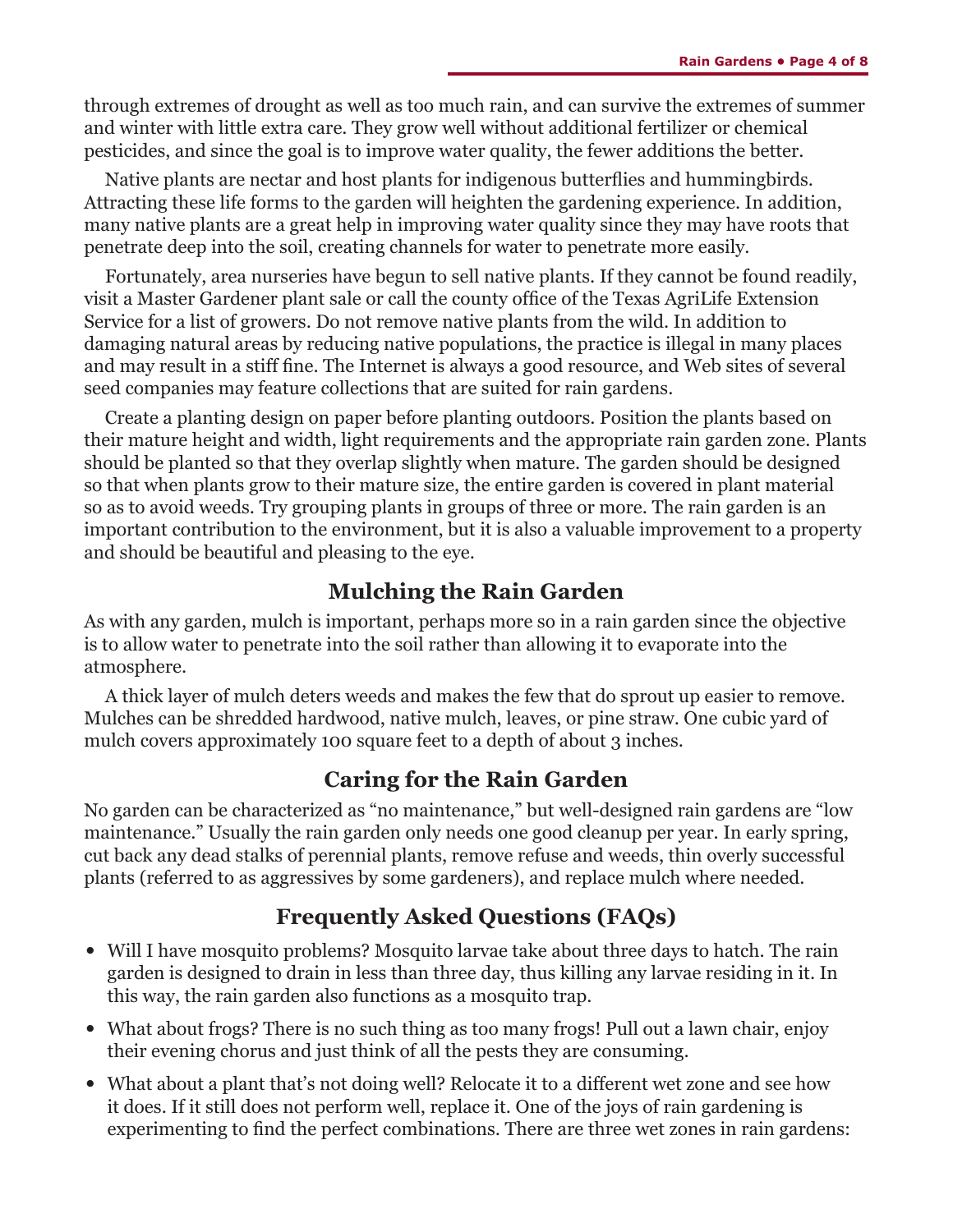margin, median and center. The margin is the high edge around the rain garden and is the driest zone. The median, located between the margin and the center, stays wet longer than the margin. The center stays wet longest and will require plants that tolerate periods of standing water.

- **•** What if there's a spot that stays wet all the time? If this is a characteristic of the site you've selected, take advantage of it by working in some peat moss and compost, filling the spot with gravel (to prevent mosquito hatch) and adding pitcher plants (Sarracenia spp.), crinums (Crinum spp.), and buttonbush (Cephalanthus occidentalis), or one of the many other plants that love to grow in standing water or bog-like conditions.
- **•** How can I use the water flow from my roof? Add a rain barrel to the design. Water can flow from the roof to the rain barrel and then overflow to the rain garden. Use the rain barrel water to soak the rain garden as needed.

Г

| <b>Partial Rain Garden Plant List</b> |                          |                 |                                        |                    |
|---------------------------------------|--------------------------|-----------------|----------------------------------------|--------------------|
| <b>Botanical Name</b>                 | <b>Common Name</b>       | <b>Category</b> | <b>Native or</b><br><b>Naturalized</b> | Wet<br><b>Zone</b> |
| Acer rubrum var. drummondii           | southern swamp maple     | tree            |                                        | any                |
| Acorus calamus                        | sweet flag               | grass           |                                        | any                |
| Adiantum capillus-veneris             | southern maidenhair fern | fern            |                                        | median             |
| Aesculus pavia                        | scarlet buckeye          | tree            | yes                                    | any                |
| Alstroemeria pulchella                | Peruvian lily            | perennial       |                                        | any                |
| Amorpha fruticosa                     | false indigo             | wildflower      | yes                                    | any                |
| Andropogon gerardi                    | big bluestem             | grass           | yes                                    | median             |
| Andropogon scoparius                  | little bluestem          | grass           | yes                                    | median             |
| Anisacanthus wrightii                 | flame acanthus           | shrub           | yes                                    | any                |
| Aquilegia canadensis                  | red columbine            | wildflower      | yes                                    | median             |
| Aquilegia ciliata                     | Texas blue star          | wildflower      | yes                                    | median             |
| Aquilegia hinckleyana                 | Hinckley's columbine     | perennial       |                                        | median,<br>margin  |
| Aquilegia longissima                  | longspur columbine       | wildflower      | yes                                    | center             |
| Asclepias tuberosa                    | butterfly weed           | wildflower      | yes                                    | margin             |
| Asimina triloba                       | pawpaw                   | tree            |                                        | any                |
| Aspidistra elatior                    | cast iron plant          | perennial       | no                                     | any                |
| Betula nigra                          | river birch              | tree            | yes                                    | any                |
| Bignonia capreolata                   | crossvine                | vine            | yes                                    | any                |
| Callicarpa americana                  | American beautyberry     | shrub           | yes                                    | any                |
| Canna spp.                            | canna lily               | perennial       | no                                     | any                |
| Catalpa bignonioides                  | catalpa                  | tree            | yes                                    | any                |
| Cephalanthus occidentalis             | buttonbush               | shrub           | yes                                    | any                |
| Chasmanthium latifolium               | inland sea oats          | grass           | yes                                    | any                |
| Clematis pitcheri                     | leatherflower            | vine            | yes                                    | any                |
| Crataegus reverchonii                 | hawthorn                 | tree            | yes                                    | any                |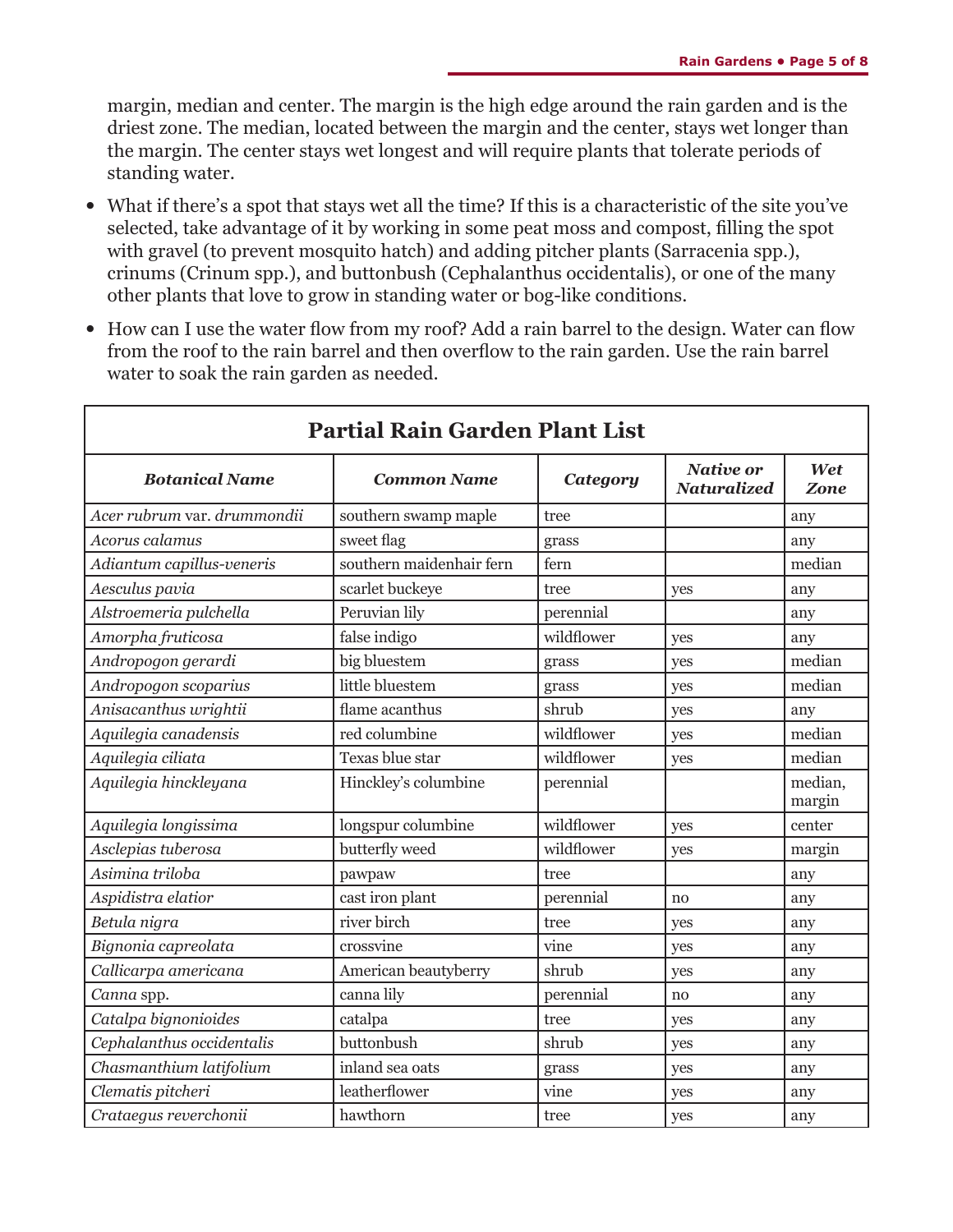| <b>Partial Rain Garden Plant List</b> |                                  |                 |                                        |                   |
|---------------------------------------|----------------------------------|-----------------|----------------------------------------|-------------------|
| <b>Botanical Name</b>                 | <b>Common Name</b>               | <b>Category</b> | <b>Native or</b><br><b>Naturalized</b> | Wet<br>Zone       |
| Crinum spp.                           | crinum                           | perennial       |                                        | any               |
| Cyperus alternifolius                 | umbrella sedge                   | perennial       |                                        | center            |
| Delphinium virescens                  | prairie larkspur                 | wildflower      | yes                                    | any               |
| Dryopteris normalis                   | wood fern                        | fern            |                                        | median,<br>margin |
| Echinacea purpurea                    | purple coneflower                | wildflower      | yes                                    | margin            |
| Equisetum hymenale                    | horsetail                        | perennial       |                                        | center            |
| Erianthus giganteus                   | sugarcane plumegrass             | grass           |                                        | center            |
| Eupatorium coelestinum                | blue mist flower                 | wildflower      | yes                                    | any               |
| Eupatorium maculatum                  | Joe Pye weed                     | perennial       |                                        | any               |
| Gaillardia spp.                       | blanketflowers                   | wildflower      | yes                                    | margin            |
| Gelsemium sempervirens                | Carolina jessamine               | wildflower      | yes                                    | any               |
| Habranthus spp.                       | rain lily                        | wildflower      | yes                                    | any               |
| Habranthus texanus                    | copper lily                      | wildflower      | yes                                    | any               |
| Habranthus tubispathus                | Texas copper lily                | wildflower      | yes                                    | any               |
| Hedychium coronarium                  | butterfly ginger                 | perennial       | no                                     | any               |
| Helianthus angustifolius              | swamp sunflower                  | wildflower      | yes                                    | any               |
| Helianthus maximiliani                | Maximilian daisy                 | wildflower      | yes                                    | center            |
| Hemerocallis spp.                     | daylilies                        | perennial       | no                                     | any               |
| Hibiscus cardiophyllus                | heart-leaf hibiscus              | wildflower      | yes                                    | center            |
| Hibiscus coccineus                    | red Texas star hibiscus          | shrub           | yes                                    | center            |
| Hibiscus coccineus 'Lone Star'        | white Texas star hibiscus        | shrub           | yes                                    | center            |
| Hibiscus dasycalyx                    | Neches River rose mallow         | wildflower      | yes                                    | center            |
| Hibiscus militaris                    | halberd leaved swamp mal-<br>low | wildflower      | yes                                    | center            |
| Hibiscus moscheutos                   | giant rose mallow                | wildflower      |                                        | center            |
| Hymenocallis liriosome                | spider lily                      | wildflower      | yes                                    | center            |
| Ilex decidua                          | possumhaw holly                  | tree            | yes                                    | margin            |
| Ilex vomitoria                        | yaupon holly                     | tree            | yes                                    | margin            |
| Iris brevicaulis                      | Louisiana iris                   | wildflower      | yes                                    | center            |
| Iris fulva                            | red Louisiana iris               | wildflower      | yes                                    | center            |
| Iris spp.                             | wild iris                        | wildflower      | yes                                    | center            |
| Iris versicolor                       | blue flag iris                   | wildflower      |                                        | center            |
| Kosteletzkya virginica                | salt marsh mallow                | wildflower      | yes                                    | center,<br>median |
| Lantana horrida                       | Texas lantana                    | wildflower      | yes                                    | margin            |
| Liatris pycnostachya                  | prairie blazing star             | wildflower      | yes                                    | margin            |
| Liatris spicata                       | gayfeather (blazing star)        | wildflower      | yes                                    | any               |
| Liquidambar styraciflua               | sweetgum                         | tree            | yes                                    | any               |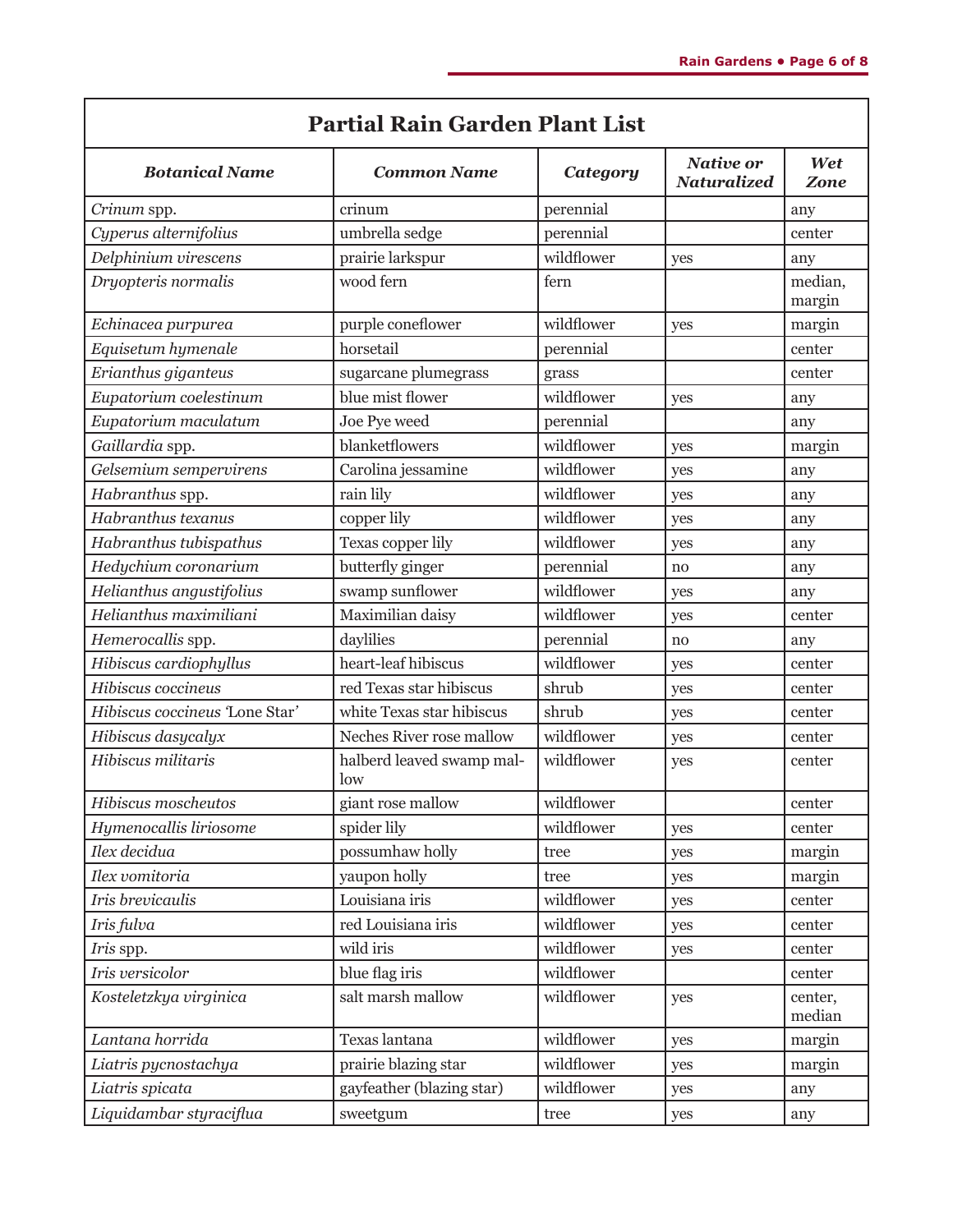| <b>Partial Rain Garden Plant List</b> |                           |             |                                        |                   |
|---------------------------------------|---------------------------|-------------|----------------------------------------|-------------------|
| <b>Botanical Name</b>                 | <b>Common Name</b>        | Category    | <b>Native or</b><br><b>Naturalized</b> | Wet<br>Zone       |
| Lobelia cardinalis                    | cardinal flower           | wildflower  | yes                                    | center            |
| Magnolia grandiflora                  | southern magnolia         | tree        | yes                                    | any               |
| Malvaviscus arboreus                  | giant turk's cap          | shrub       |                                        | any               |
| Malvaviscus drummondii                | turk's cap                | shrub       | yes                                    | median,<br>margin |
| Mirabilis jalapa                      | four o'clock              | perennial   | no                                     | any               |
| Monarda didyma                        | bee balm                  | wildflower  | yes                                    | any               |
| Muhlenbergia capillaris               | gulf muhly grass          | grass       | yes                                    | median,<br>margin |
| Myrica cerifera                       | southern wax myrtle       | tree        | yes                                    | median,<br>margin |
| Oenothera speciosa                    | pink evening primrose     | wildflower  | yes                                    | median            |
| Onoclea sensibilis                    | sensitive fern            | fern        |                                        | any               |
| Osmunda regalis                       | royal fern                | fern        |                                        | any               |
| Oxalis crassipes                      | wood sorrel               | groundcover | yes                                    | margin            |
| Panicum obtusum                       | vine mesquite             |             | yes                                    | center            |
| Panicum virgatum                      | switchgrass               | grass       | yes                                    | center            |
| Passiflora incarnata                  | passionflower             | vine        | yes                                    | any               |
| Penstemon cobaea                      | wild foxglove             | wildflower  | yes                                    | median            |
| Penstemon tenuis                      | Gulf Coast penstemon      | wildflower  | yes                                    | any               |
| Physostegia praemorsa                 | obedient plant, fall      | wildflower  | yes                                    | center            |
| Physostegia pulchella                 | obedient plant, spring    | wildflower  | yes                                    | any               |
| Plumbago auriculata                   | blue plumbago             | shrub       | no                                     | margin            |
| Rosa palustris                        | swamp rose                | shrub       | yes                                    | margin            |
| Rudbeckia hirta                       | black-eyed Susan          | wildflower  | yes                                    | margin            |
| Rudbeckia maxima                      | giant coneflower          | wildflower  | yes                                    | any               |
| Ruellia spp.                          | Mexican petunia           | wildflower  | yes                                    | any               |
| Ruellia brittoniana 'Katie'           | dwarf Mexican petunia     | wildflower  | yes                                    | any               |
| Sabal minor                           | dwarf palmetto            | shrub       | yes                                    | any               |
| Sabal palmetto                        | cabbage palm              | shrub       | yes                                    | any               |
| Salvia greggii                        | cherry sage               | wildflower  | yes                                    | margin            |
| Sambucus canadensis                   | American elderberry       | shrub       | yes                                    | any               |
| Setcreasea pallida                    | purple heart              | groundcover |                                        | median,<br>margin |
| Silphium albiflorum                   | rosinweed, white-flowered | wildflower  | yes                                    | median            |
| Silphium asperrimum                   | rosinweed                 | wildflower  | yes                                    | median            |
| Solidago spp.                         | goldenrods                | wildflower  | yes                                    | any               |
| Sophora affinis                       | Eve's necklace            | tree        | yes                                    | any               |
| Sorghastrum nutans                    | Indiangrass               | grass       | yes                                    | median            |